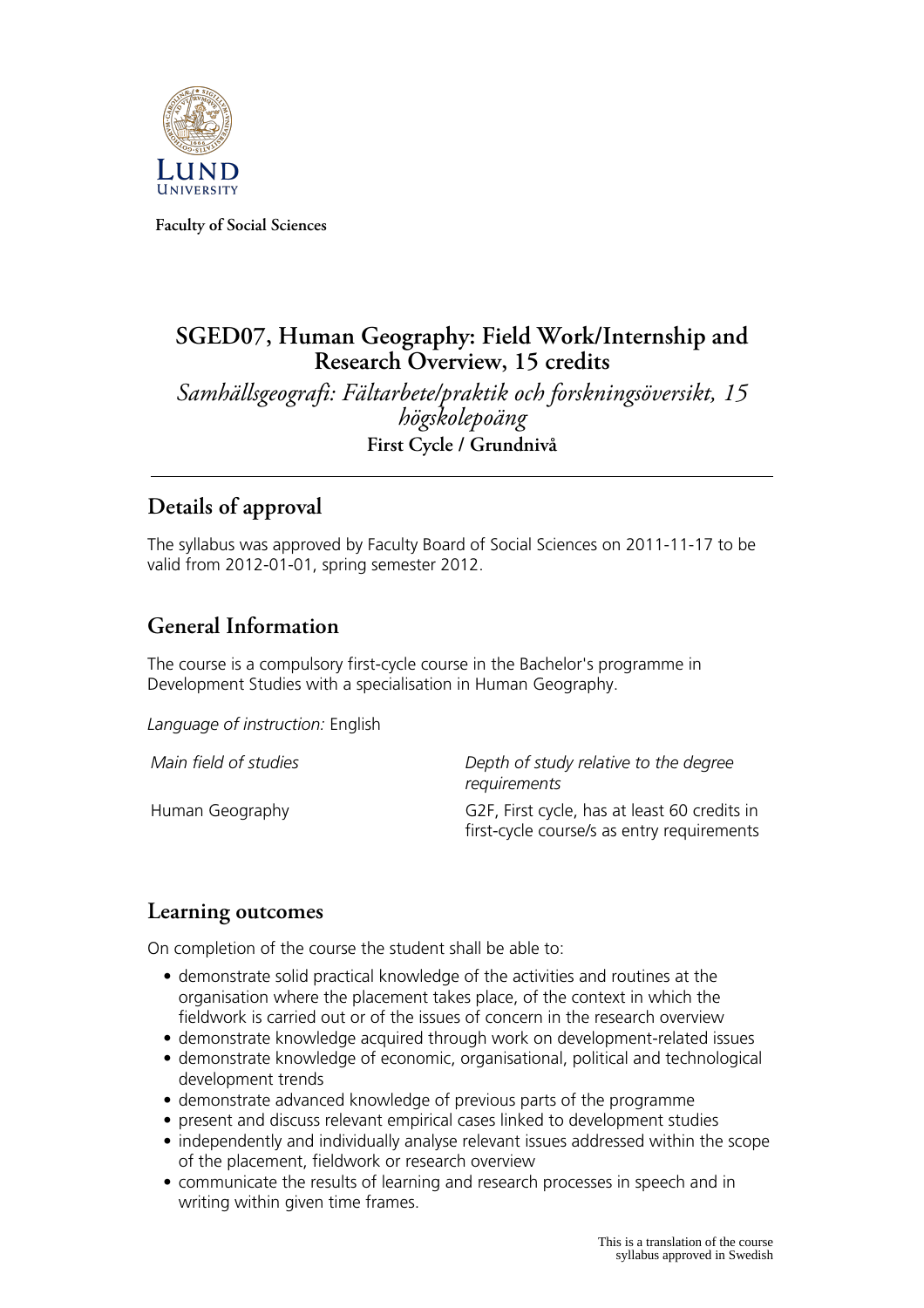## **Course content**

The aim of the course is to provide students with experience working in a development context. An additional aim is to provide material for the upcoming Bachelor's thesis.

# **Course design**

The course is divided into three streams of 15 credits each and students are to choose one of these. Two streams offer the option to carry out fieldwork or a placement at a development organisation while the third stream, a research overview, is an alternative for students who choose to stay in Lund.

#### Stream 1: Fieldwork

This stream is an option for students who wish to carry out fieldwork in a developing country. The final product is a paper, however, the student is also to write a diary during the fieldwork that is to be submitted to the supervisor. There are a limited number of MFS scholarships available from the departments. Students are able to selffund or apply for funding for the trip and the programme provides assistance in finding appropriate recipients in the host country.

Stream 2: Placement

The placement can be carried out at an organisation chosen by the student. However, the organisation must be approved by the programme coordinator. The placement runs for 10 weeks (the whole course). The programme management cannot provide assistance to find placements, however, it is able to provide a letter of introduction. The placement is separate to the Bachelor's thesis course, however, with the approval of the host organisation, the placement period and material obtained from it can be used in the thesis. Students who use material from their placement in the thesis are still required to meet the research requirements of the Bachelor's thesis course.

Stream 3: Preparatory research overview

The third stream consists of a literature course. The aim is for students to be offered the opportunity to study some classical and contemporary works in the main field of study. The course is individually designed by the student, the Department of the main field of study and the programme coordinator. It provides the student with an opportunity to study the theoretical aspects of the subject for the thesis but can also be used to collect secondary material.

## **Assessment**

Assessment of the course is based on continuous written assignments. Depending on the selected stream, the assignment may be a placement report, a research diary discussing the student's fieldwork or a research overview. All streams conclude with a more extensive summary of the experiences from the chosen stream.

Plagiarism is considered a serious offence at Lund University, and disciplinary measures will be taken against all forms of misconduct in connection with the assessment. The penalty that may be imposed for this includes suspension from the University for a certain period of time.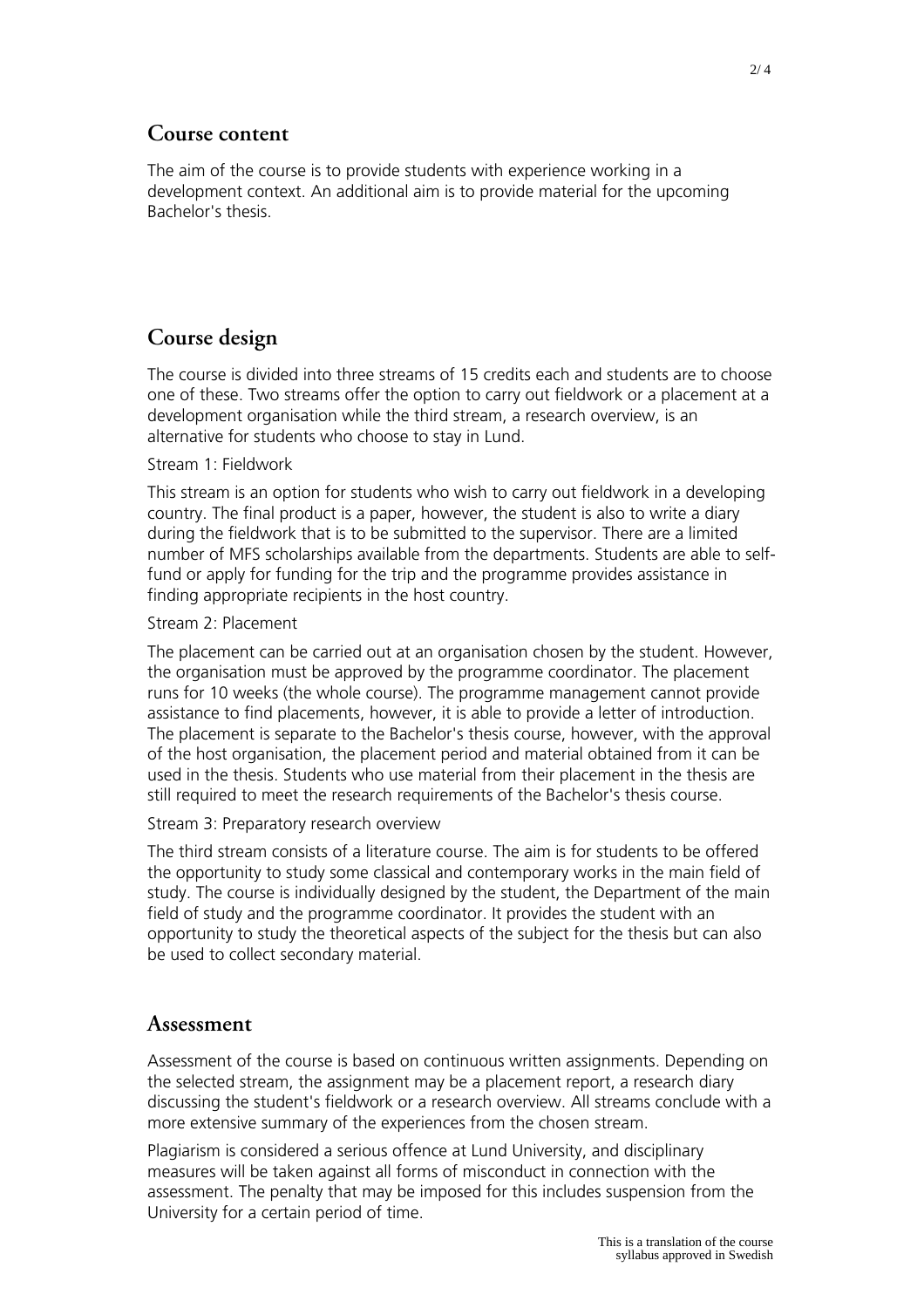*Subcourses that are part of this course can be found in an appendix at the end of this document.*

### **Grades**

Marking scale: Fail, E, D, C, B, A.

The highest grade is A and the lowest passing grade is E. The grade for a non-passing result is Fail.

The student's performance is assessed with reference to the learning outcomes of the course. For the grade of E the student must show acceptable results. For the grade of D the student must show satisfactory results. For the grade of C the student must show good results. For the grade of B the student must show very good results. For the grade of A the student must show excellent results. For the grade of Fail the student must have shown unacceptable results.

At the start of the course students are informed about the learning outcomes stated in the syllabus and about the scale of grades and how it is applied in the course.

## **Entry requirements**

To be admitted to the course, students must have successfully completed Mathematics A, English B and Social Studies A from Swedish upper-secondary school and at least 90 credits from the first two years of the Bachelor's programme in Development Studies.

International students must demonstrate knowledge of English in one of the following ways:

IELTS test with an average result of 6.5 (no part may be below 5.5)

TOEFL test with an average result of 4.5 (max. 6) in the written test and a total result of 575; online test with an average result of 20 (max. 30) in the written test and a total result of 90

Cambridge/Oxford Advanced Certificate of Proficiency

A Bachelor's degree from a university where English is the only language of instruction according to the International Handbook of Universities

A Pass in English B/6 from a Swedish upper secondary school.